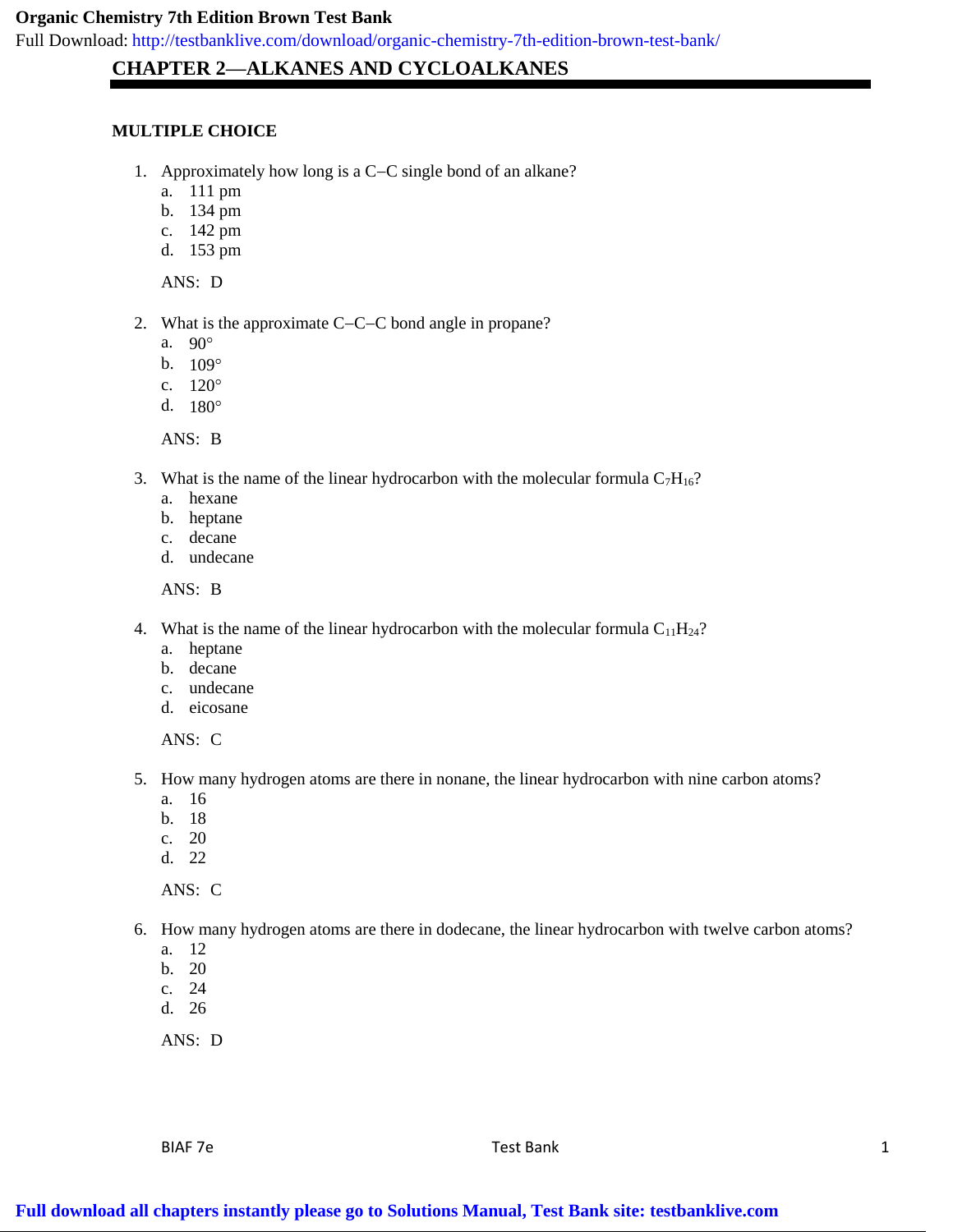7. How many constitutional isomers are there with the molecular formula  $C_4H_{10}$ ?

- a. 2
- b. 3
- c. 4
- d. 5

ANS: A

- 8. How many constitutional isomers are there with the molecular formula  $C_5H_{12}$ ?
	- a. 2
	- b. 3
	- c. 4
	- d. 5

ANS: B

- 9. How many constitutional isomers are there with the molecular formula  $C_6H_{14}$ ?
	- a. 3
	- b. 4
	- c. 5
	- d. 8

ANS: C

10. What is the IUPAC name of the following compound?



- a. 3-propylpentane
- b. 1,1-diethylpropane
- c. 3-ethylhexane
- d. isooctane

ANS: C

11. What is the IUPAC name of the following compound?



- a. 2-ethyl-4-methylpentane
- b. 2,4-dimethylhexane
- c. 3,5-dimethylhexane
- d. 1,1,3-trimethylpentane

ANS: B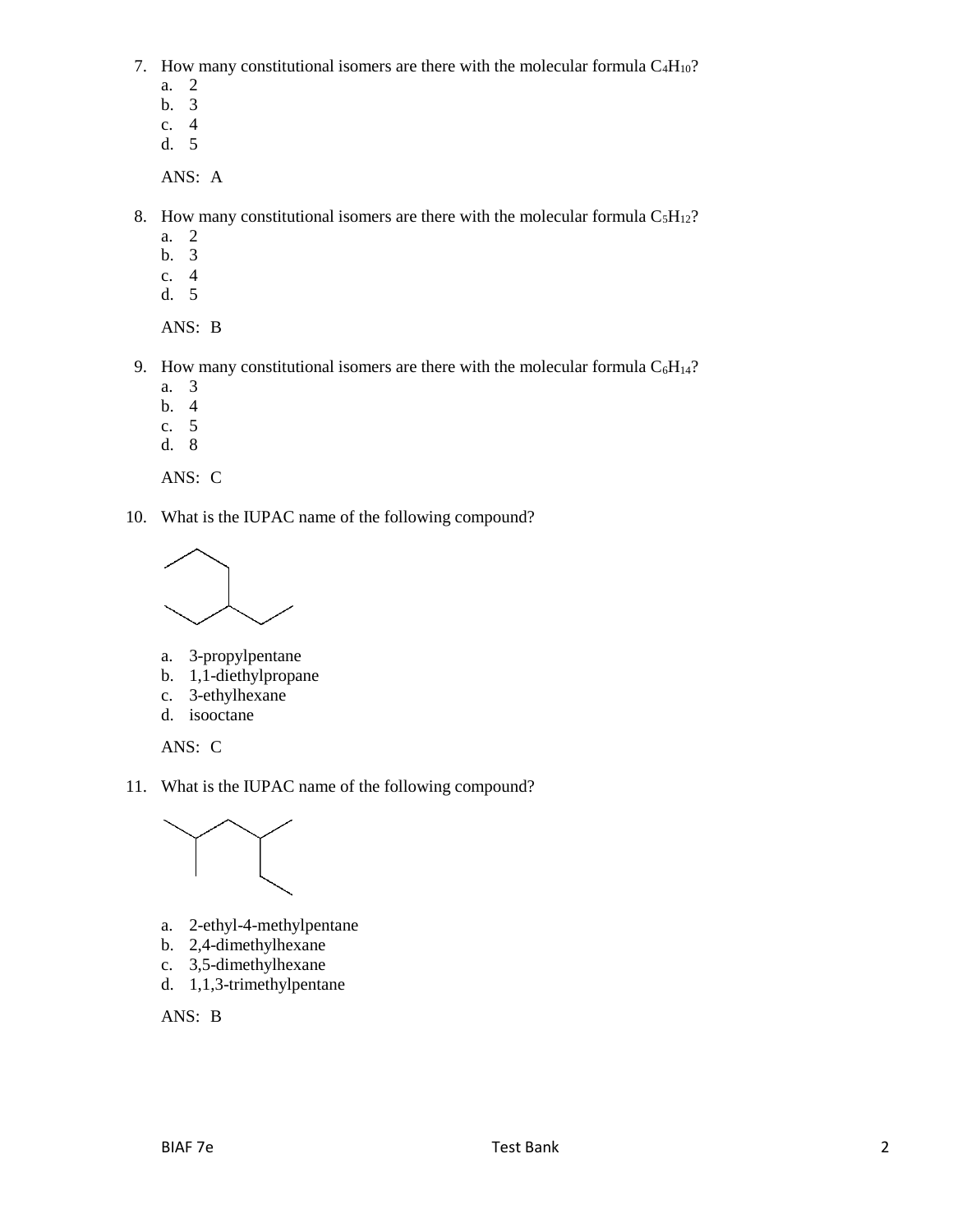12. What is the IUPAC name of the following compound?



- a. 2,2-dimethyl-4-ethylheptane
- b. 4-ethyl-2,2-dimethyl-heptane
- c. 6,6-dimethyl-4-ethylheptane
- d. 4-ethyl-6,6-dimethyl-heptane

ANS: B

13. What is the IUPAC name of the following compound?



- a. 5,5-dimethyl-3-ethylheptane
- b. 5-ethyl-3,3-dimethyl-heptane
- c. 3,3-dimethyl-5-ethylheptane
- d. 3-ethyl-5,5-dimethyl-heptane

ANS: D

14. What is the IUPAC name of the following compound?



- a. 2-isopropyl-5-methylpentane
- b. 5-isopropyl-2-methylpentane
- c. 2,3,5-trimethylhexane
- d. 1,2-diisopropylpropane

ANS: C

15. What is the IUPAC name of the following compound?



- a. 2,4-dimethyl-3-isopropyl-pentane
- b. 3-isopropyl-1,5-dimethylpentane
- c. 3-isopropyl-2,4-dimethylpentane
- d. triisopropylmethane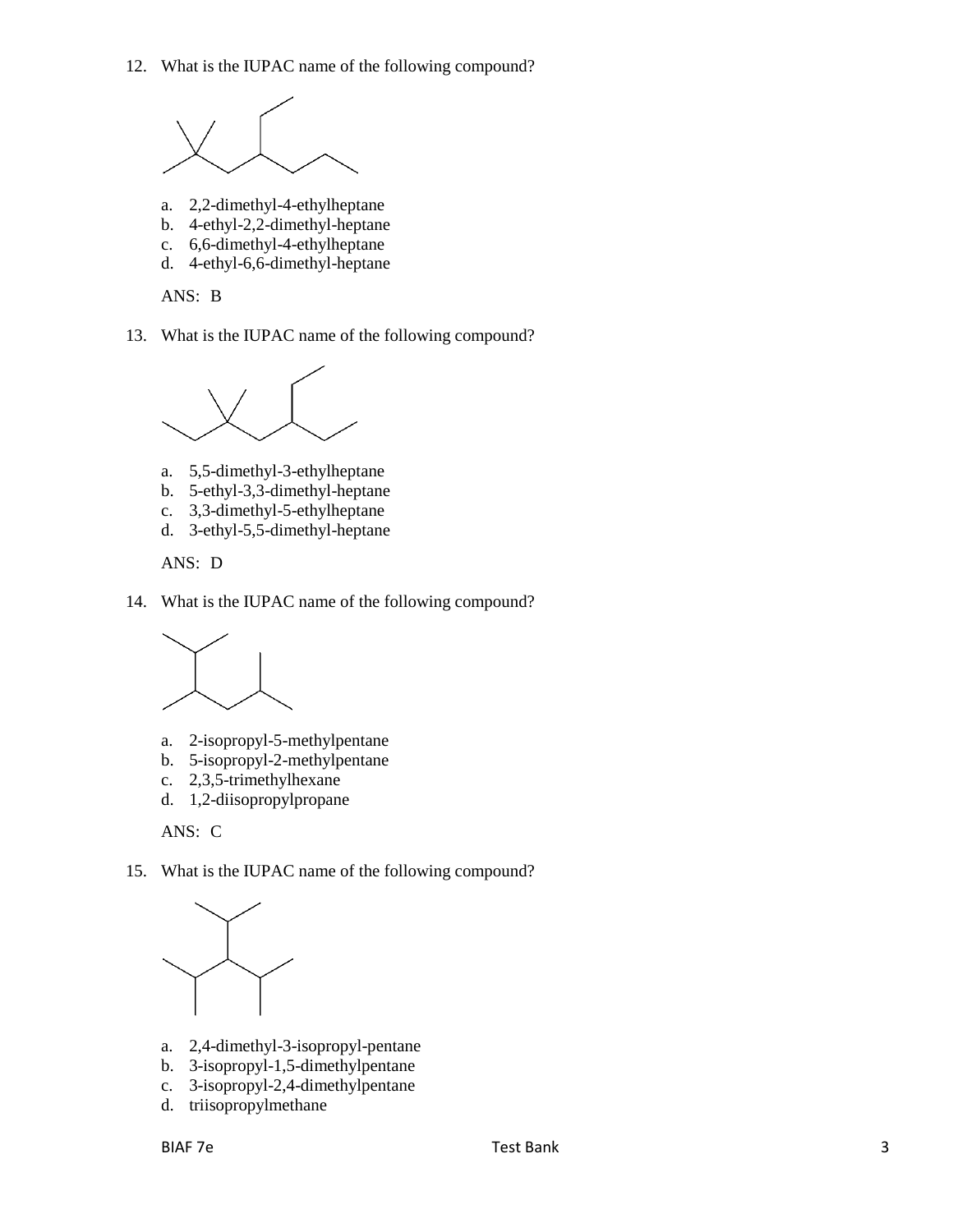ANS: C

- 16. Which of the following compounds has  $1^\circ$ ,  $2^\circ$ ,  $3^\circ$  and  $4^\circ$  carbon atoms?
	- a. hexane
	- b. 2-methylhexane
	- c. 2,2-dimethylhexane
	- d. 2,2,3-trimethylhexane

ANS: D

- 17. Which of the following compounds has only  $1^{\circ}$  and  $3^{\circ}$  carbon atoms?
	- a. hexane
	- b. 2-methylpentane
	- c. 3-methylpentane
	- d. 2,3-dimethylbutane

ANS: D

18. What is the correct assignment of common names for the following molecules?



- a.  $i =$  butane;  $ii =$  neopentane;  $iii =$  isopentane
- b.  $i =$  neobutane;  $ii =$  isobutane;  $iii =$  pentane
- c.  $i =$  butane;  $ii =$  isobutane;  $iii =$  isopentane
- d.  $i =$  butane;  $ii =$  isobutane;  $iii =$  neopentane

 $ANS: D$ 

19. What is the correct assignment of common names for the following molecules?



- a.  $i =$  pentane;  $ii =$  isopentane;  $iii =$  neopentane
- b.  $i =$  neopentane;  $ii =$  isopentane;  $iii =$  pentane
- c.  $i =$  pentane;  $ii =$  neopentane;  $iii =$  isopentane
- d.  $i =$  neopentane;  $ii =$  pentane;  $iii =$  isopentane

ANS: A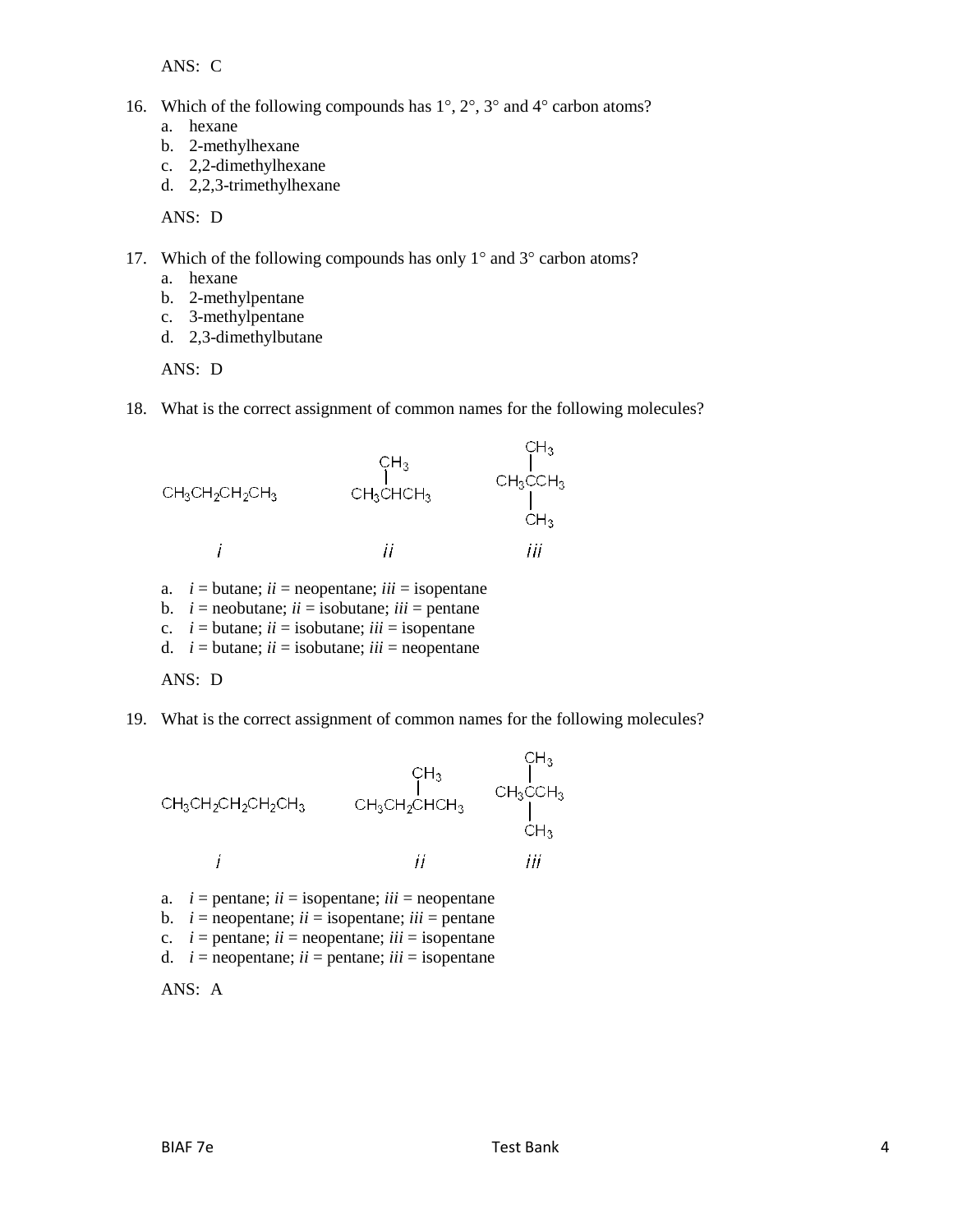20. What is the IUPAC name of the following compound?



- a. 1-isopropyl-4,6-dimethylcyclohexane
- b. 1-isopropyl-2,4-dimethylcyclohexane
- c. 4-isopropyl-1,3-dimethylcyclohexane
- d. 4-isopropyl-1,5-dimethylcyclohexane

ANS: B

21. What is the IUPAC name of the following compound?



- a. 1-methylbicyclo[2.2.1]heptane
- b. 2-methylbicyclo[2.2.1]heptane
- c. 3-methylbicyclo[2.2.1]heptane
- d. 4-methylbicyclo[2.2.1]heptane



22. What is the IUPAC name of the following compound?



- a. bicyclo[4.3]nonane
- b. bicyclo[4.3.0]nonane
- c. bicyclo[6.5]nonane
- d. bicyclo[6.5.0]nonane

ANS: B

23. What is the IUPAC name for the following compound?

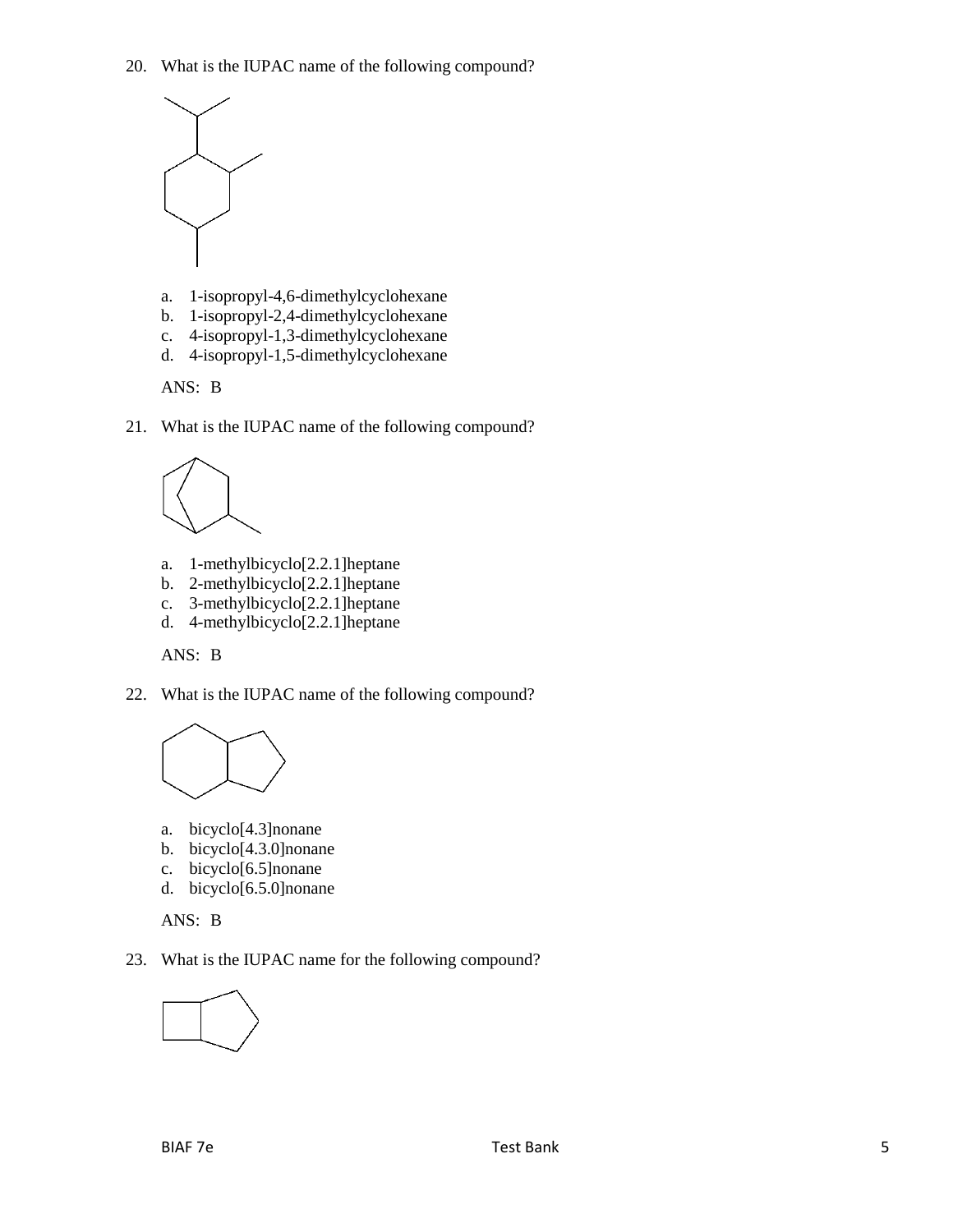- a. cycloheptane
- b. bicyclo[3.2.0]heptane
- c. bicyclo[5.4]heptane
- d. cyclobutylcyclopentane

ANS: B

24. What is the IUPAC name for the following compound?



- a. bicyclo[5.4.3]octane
- b. bicyclo[3.2.1]octane
- c. bicyclo[3.2.1]hexane
- d. bicyclo[2.2.1]octane

ANS: B

25. Which of the following Newman projections does *not* represent 2-methylhexane?



26. Which of the following Newman projections represents 2,4-dimethylpentane?

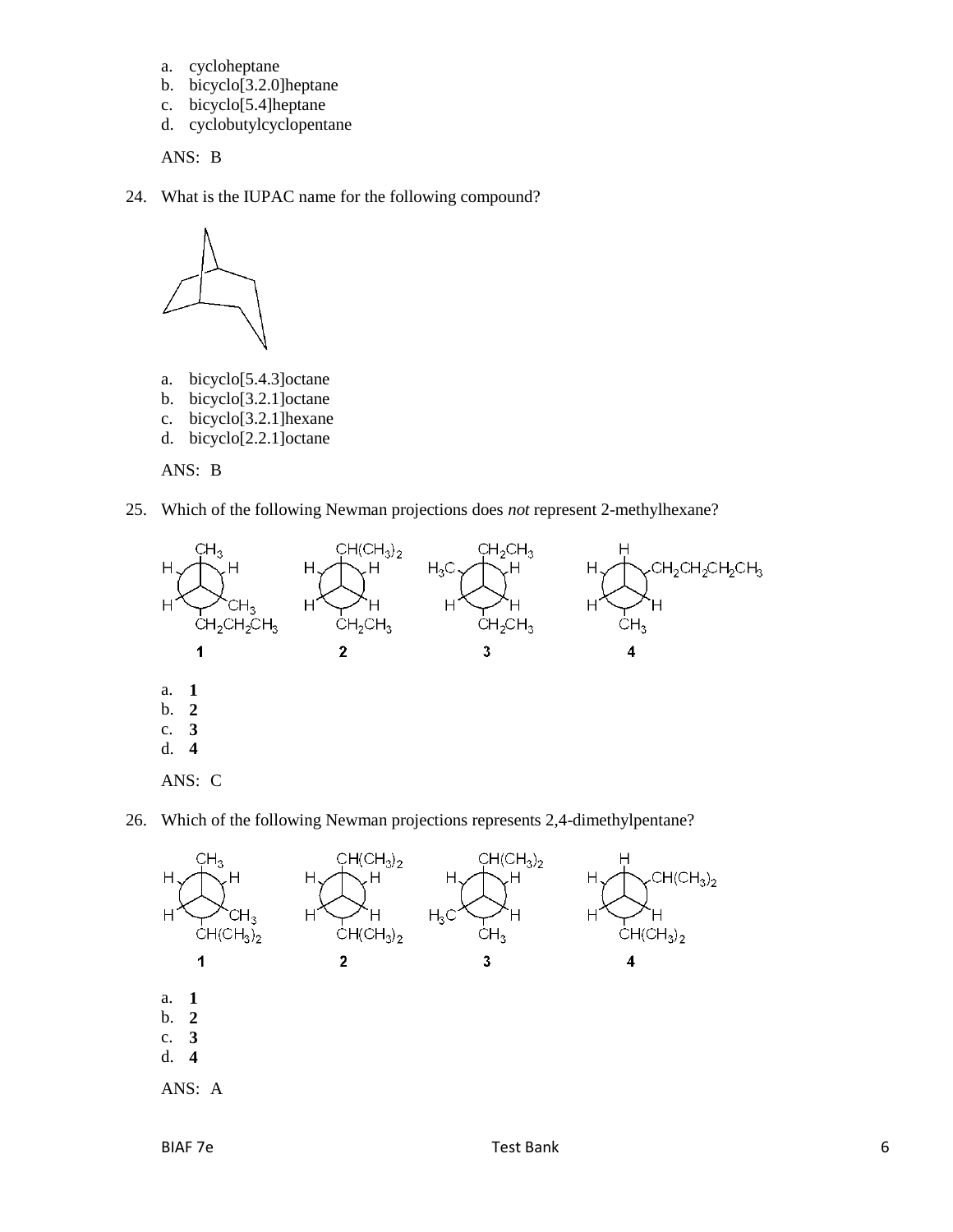27. Which of the following Newman projections represents the most stable conformation of 2,3 dimethylbutane?



28. Which of the following Newman projections represents the most stable conformation of 2 methylbutane?



- 29. Which of the following cycloalkanes has the most ring strain?
	- a. cyclopropane
	- b. cyclobutane
	- c. cyclopentane
	- d. cyclohexane

ANS: A

- 30. Which of the following cycloalkanes has the least ring strain?
	- a. cyclopropane
	- b. cyclopentane
	- c. cyclohexane
	- d. cycloheptane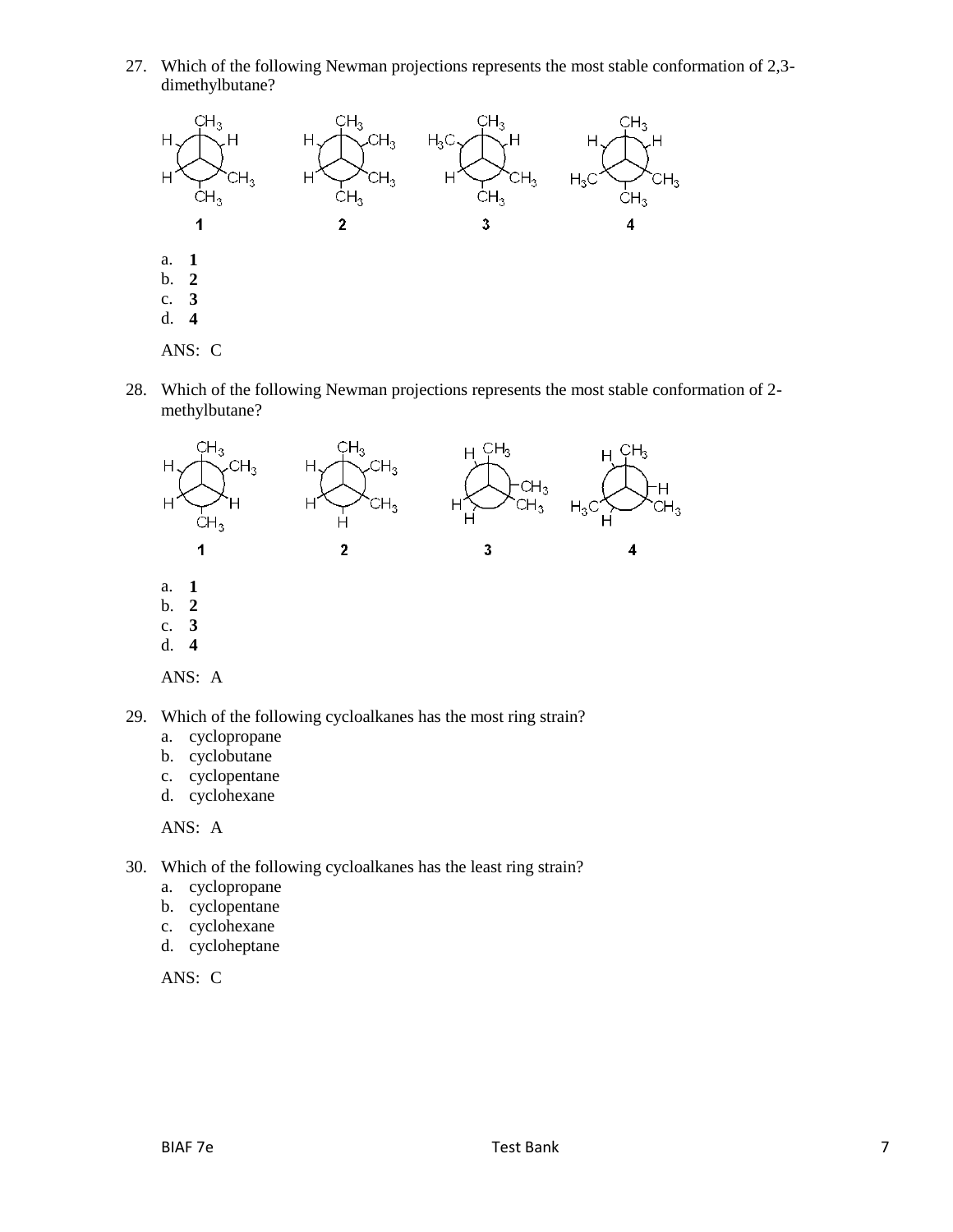31. Which of the following structures represents *trans-*1,3-dimethylcyclohexane?



32. Which of the following structures represents *trans-*1,2-dimethylcyclohexane?



33. Which of the following is the most stable conformation of *cis-*1-isopropyl-3-methylcyclohexane?



34. Which of the following is the most stable conformation of *trans-*1-ethyl-3-methylcyclohexane?



BIAF 7e and 1990 and 1991 and 1991 and 1991 and 1991 and 1991 and 1991 and 1991 and 1991 and 1991 and 1991 and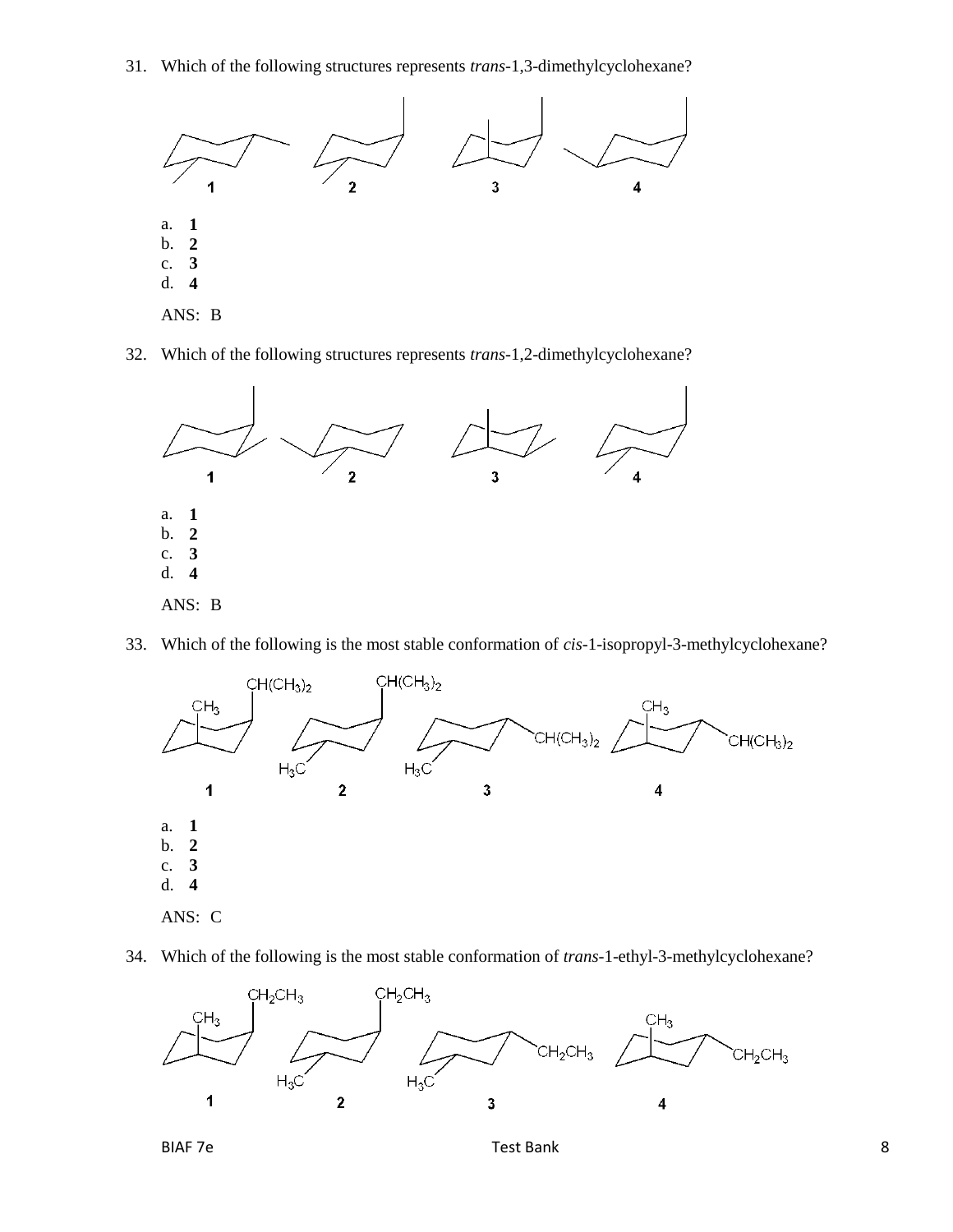- a. **1**
- b. **2**
- c. **3**
- d. **4**

ANS: D

35. Which of the following alkanes has the highest boiling point?

- a. propane
- b. butane
- c. pentane
- d. hexane

ANS: D

36. Which of the following alkanes has the highest boiling point?

- a. 2,3-dimethylbutane
- b. 2-methylpentane
- c. 3-methylpentane
- d. hexane

ANS: D

37. What is the IUPAC name of the following compound?



- a. *trans-*1-isopropyl-4-methylcyclohexane
- b. *cis-*1-isopropyl-4-methylcyclohexane
- c. *cis-*2-isopropyl-5-methylcyclohexane
- d. *cis-*1-*tert*-butyl-4-methylcyclohexane

ANS: B

38. What is the IUPAC name of the following compound?



- a. *trans-*1-isopropyl-4-methylcyclopentane
- b. *cis-*1-*tert*-butyl-2-methylcyclopentane
- c. *trans-*1-*tert*-butyl-2-methylcyclopentane
- d. *cis-*1-isopropyl-2-methylcyclopentane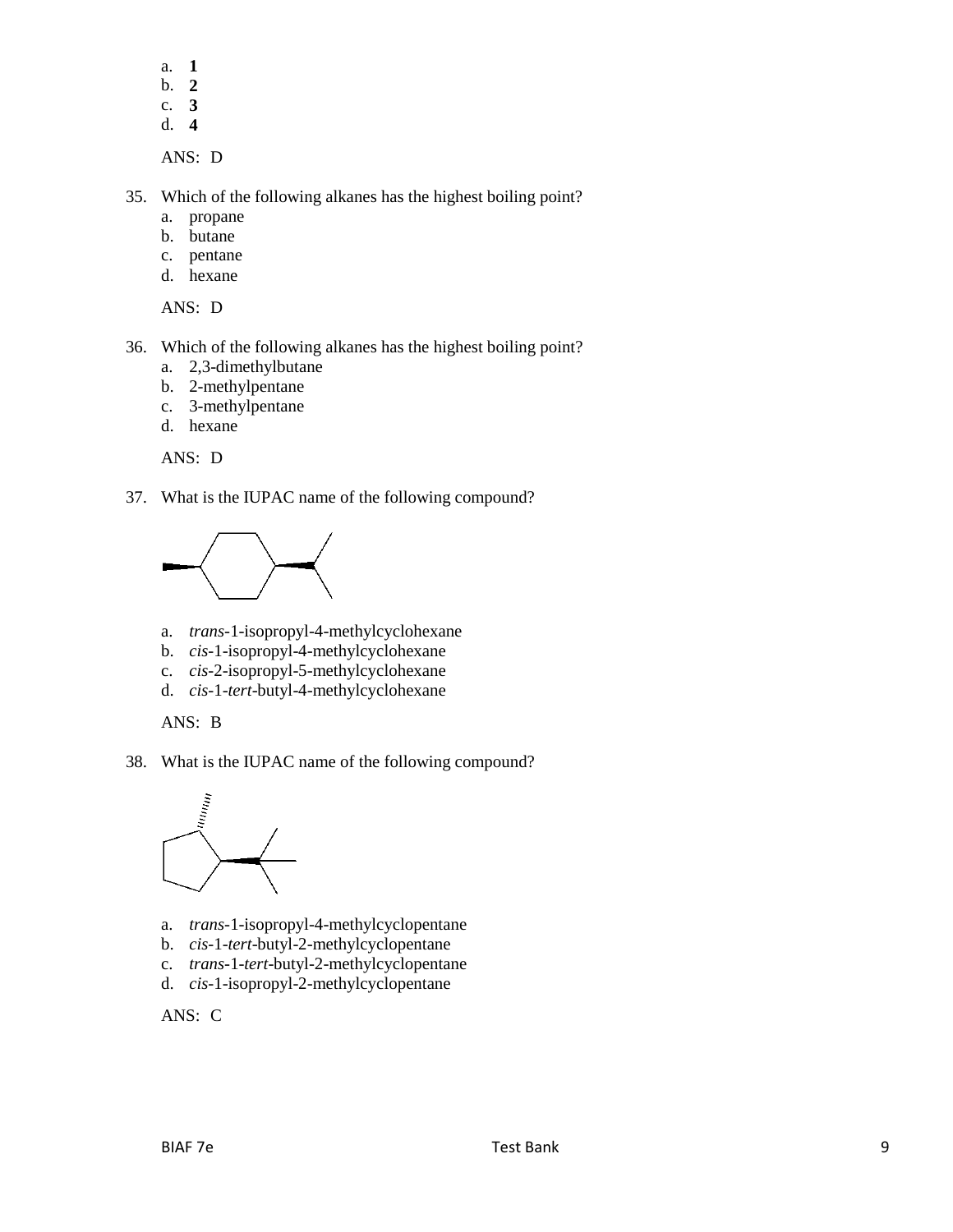39. Which one of the following structures represents a different compound from the other three?



40. Which one of the following structures represents a different compound from the other three?





- 41. In which of the following compounds are all of the carbon atoms in the same plane?
	- a. cyclopropane
	- b. cyclobutane
	- c. cyclopentane
	- d. cyclohexane

ANS: A

- 42. Which of the following compounds can adopt a chair conformation in which there are no axial methyl groups?
	- a. 1,1-dimethylcyclohexane
	- b. *cis-*1,2-dimethylcyclohexane
	- c. *trans-*1,2-dimethylcyclohexane
	- d. *cis-*1,3-dimethylcyclohexane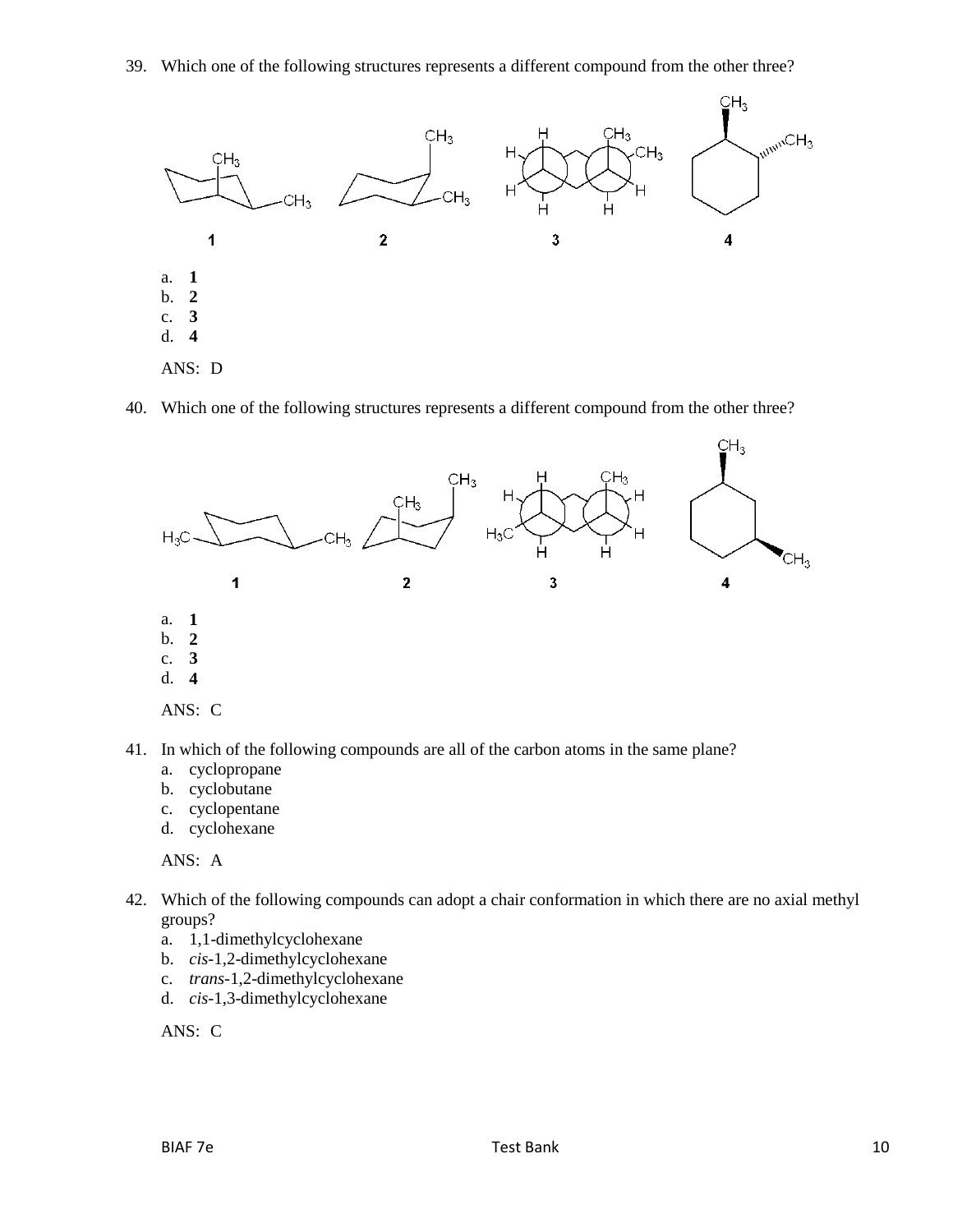- 43. Which of the following compounds can adopt a chair conformation in which there are no axial methyl groups?
	- a. *cis-*1,2-dimethylcyclohexane
	- b. *cis-*1,3-dimethylcyclohexane
	- c. *trans-*1,3-dimethylcyclohexane
	- d. *cis-*1,4-dimethylcyclohexane

ANS: B

- 44. Which of the following statements is not true regarding the conformation of substituted cyclohexanes?
	- a. ring inversion of cyclohexane between two chair conformations takes place via a boat conformation
	- b. substituted cyclohexanes are destabilized by 1,3-diaxial interactions
	- c. the boat conformation of cyclohexane is usually more stable than the chair conformation
	- d. the relative amount of two conformations of substituted cyclohexanes can be determined from the difference in strain energy

ANS: C

- 45. What is the approximate dihedral angle between the two chlorine atoms in *cis*-1,2 dichlorocyclohexane?
	- a.  $0^{\circ}$
	- b.  $60^{\circ}$
	- c.  $120^{\circ}$
	- d.  $180^{\circ}$

ANS: B

- 46. What is the approximate dihedral angle between the two chlorine atoms in the diequatorial conformation of *trans-*1,2-dichlorocyclohexane?
	- a.  $0^{\circ}$
	- b.  $60^{\circ}$
	- c.  $120^{\circ}$
	- d.  $180^{\circ}$

ANS: B

- 47. What is the approximate dihedral angle between the two chlorine atoms in the diaxial conformation of *trans-*1,2-dichlorocyclohexane?
	- a. 0
	- b.  $60^{\circ}$
	- c.  $120^{\circ}$
	- d.  $180^{\circ}$

ANS: D

- 48. Which of the following is *not* true regarding the properties of alkanes?
	- a. alkanes are nonpolar
	- b. alkanes burn in air to give  $H_2O$  and  $CO_2$
	- c. alkanes are highly miscible with water
	- d. the strongest intermolecular force between alkane molecules is the van der Waals interaction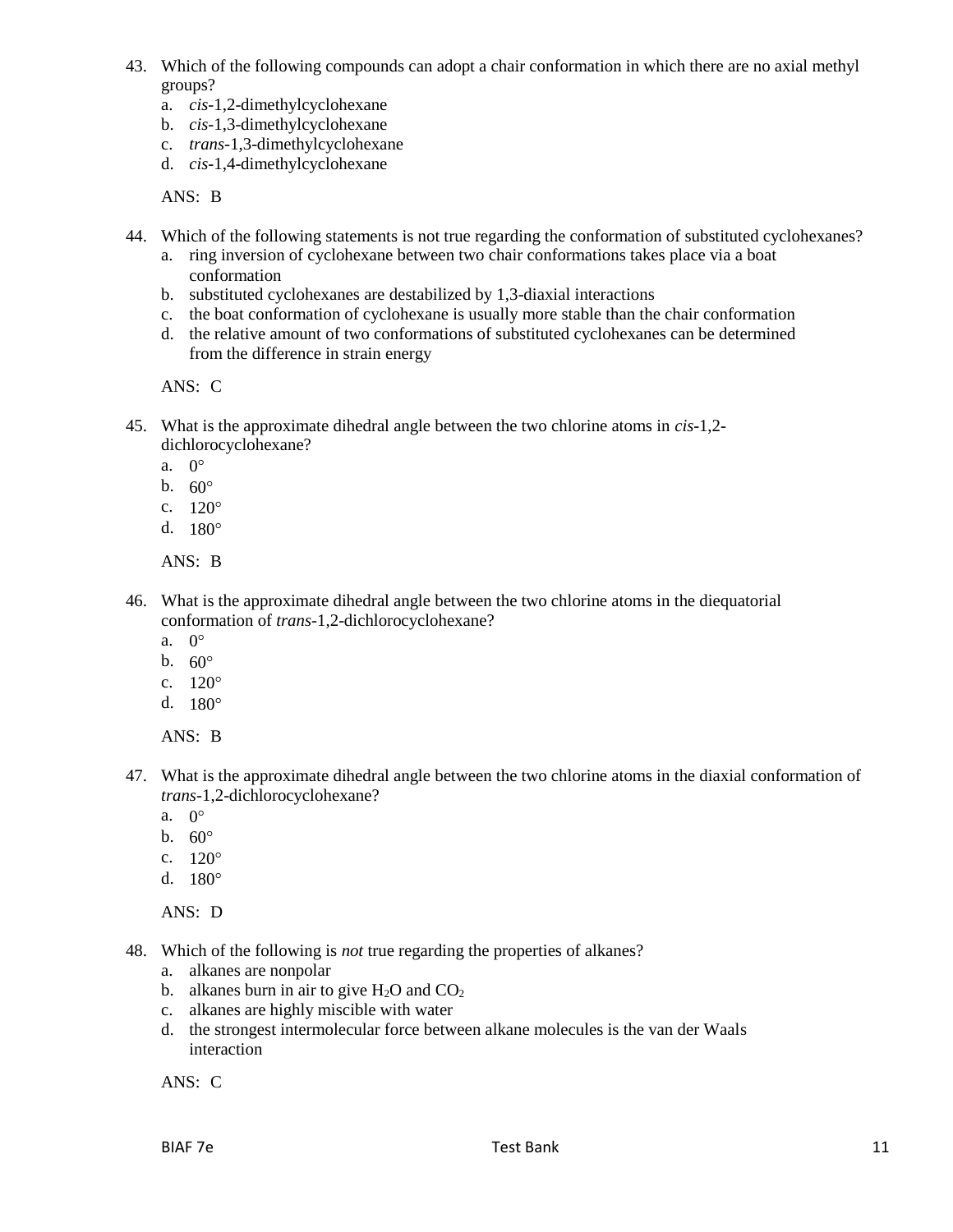49. Which of the following undergoes the most exothermic combustion?

- a. octane
- b. 2-methylheptane
- c. 2,2-dimethylhexane
- d. 2,2,3,3-tetramethylbutane

ANS: A

- 50. How many moles of molecular oxygen  $(O_2)$  are consumed in the complete combustion of one mole of octane  $(C_8H_{18})$ ?
	- a. 12.5
	- b. 13
	- c. 17
	- d. 26

ANS: A

- 51. How many moles of molecular oxygen  $(O_2)$  are consumed in the complete combustion of one mole of hexane  $(C_6H_{14})$ ?
	- a. 6
	- b. 9.5
	- c. 12.5
	- d. 14

ANS: B

- 52. Which of the following statements is *not* true?
	- a. Combustion of an alkane is an exothermic reaction.
	- b. The heat of combustion of propane is three times that of methane.
	- c. The constitutional isomers of  $C_7H_{16}$  have different heats of combustion from one another
	- d. The products of combustion of an alkane are  $H_2O$  and  $CO_2$ .

ANS: B

53. Which of the following is the steroid nucleus?

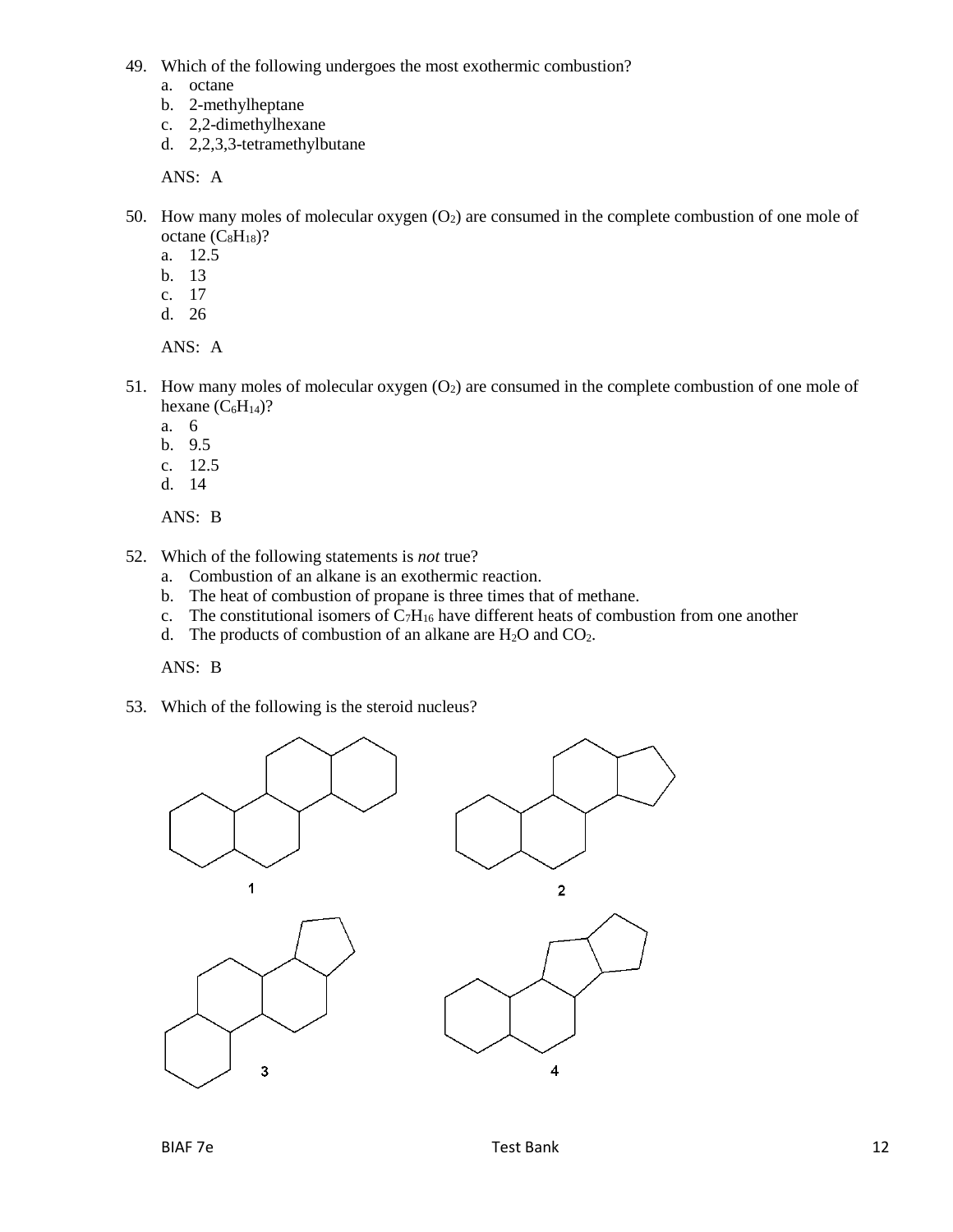- a. **1**
- b. **2**
- c. **3**
- d. **4**

ANS: B

- 54. Which of the following cycloalkanes has the largest heat of combustion?
	- a. cyclopropane
	- b. cyclobutane
	- c. cyclopentane
	- d. cyclohexane

ANS: D

- 55. Which of the following cycloalkanes has the largest heat of combustion per carbon atom?
	- a. cyclopropane
	- b. cyclopentane
	- c. cyclohexane
	- d. cycloheptane

ANS: A

- 56. Which of the following cycloalkanes has the smallest heat of combustion per carbon atom?
	- a. cyclopropane
	- b. cyclopentane
	- c. cyclohexane
	- d. cycloheptane

ANS: C

57. Which of the following structures is different from the other three?

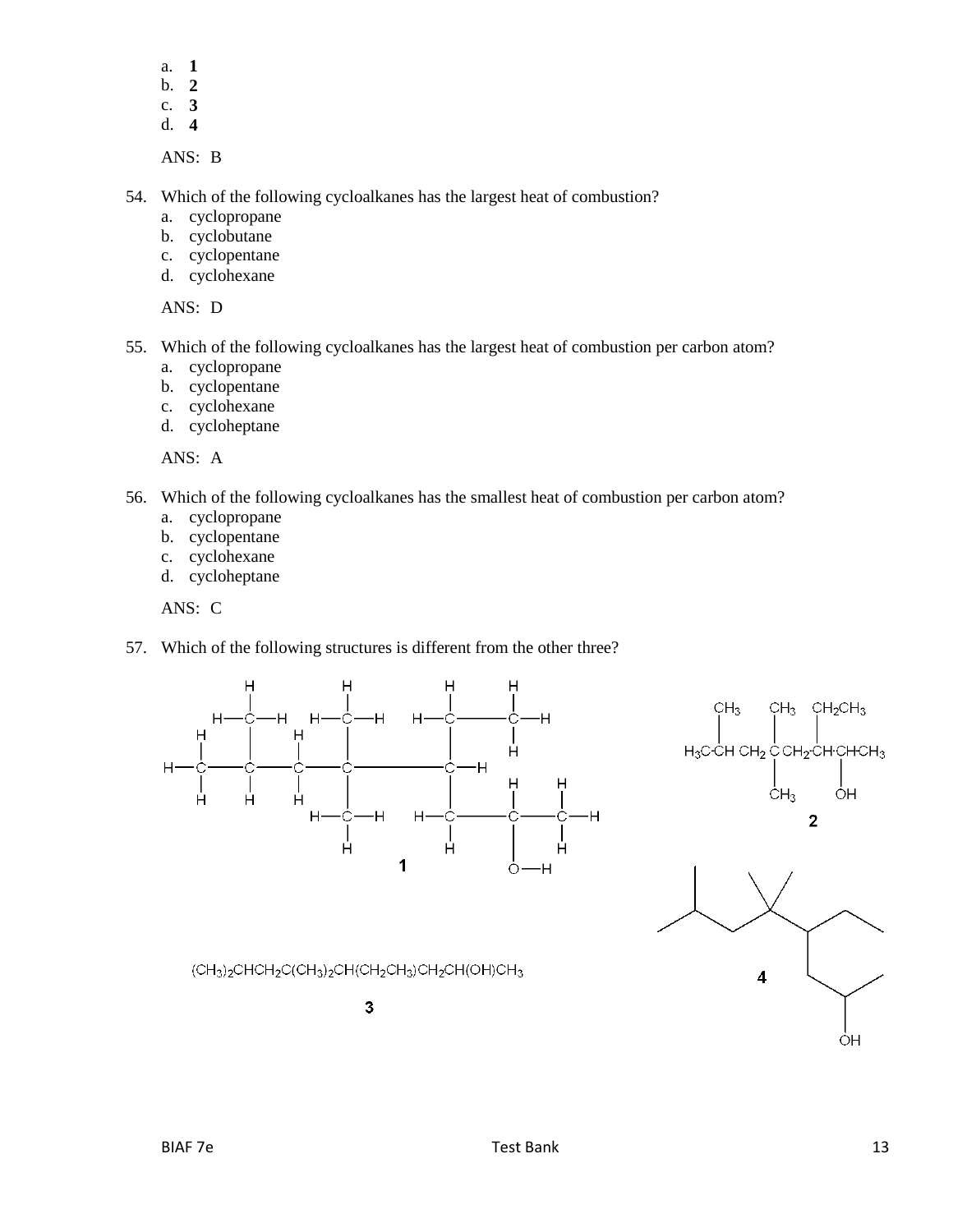a. **1** b. **2** c. **3** d. **4**

ANS: B

58. Which of the following structures is different from the other three?





- b. **2**
- c. **3**
- d. **4**



- 59. Which of the following substituted cyclohexanes has the most negative value of  $\Delta G^{\circ}$  for ring flipping from the conformation in which the substituent is axial to the one where it is equatorial?
	- a. methylcyclohexane
	- b. chlorocyclohexane
	- c. isopropylcyclohexane
	- d. ethynylcyclohexane

ANS: C

- 60. Which of the following substituted cyclohexanes has the most negative value of  $\Delta G^{\circ}$  for ring flipping from the conformation in which the substituent is axial to the one where it is equatorial?
	- a. fluorocyclohexane
	- b. methylcyclohexane
	- c. ethylcyclohexane
	- d. *tert-*butylcyclohexane

ANS: D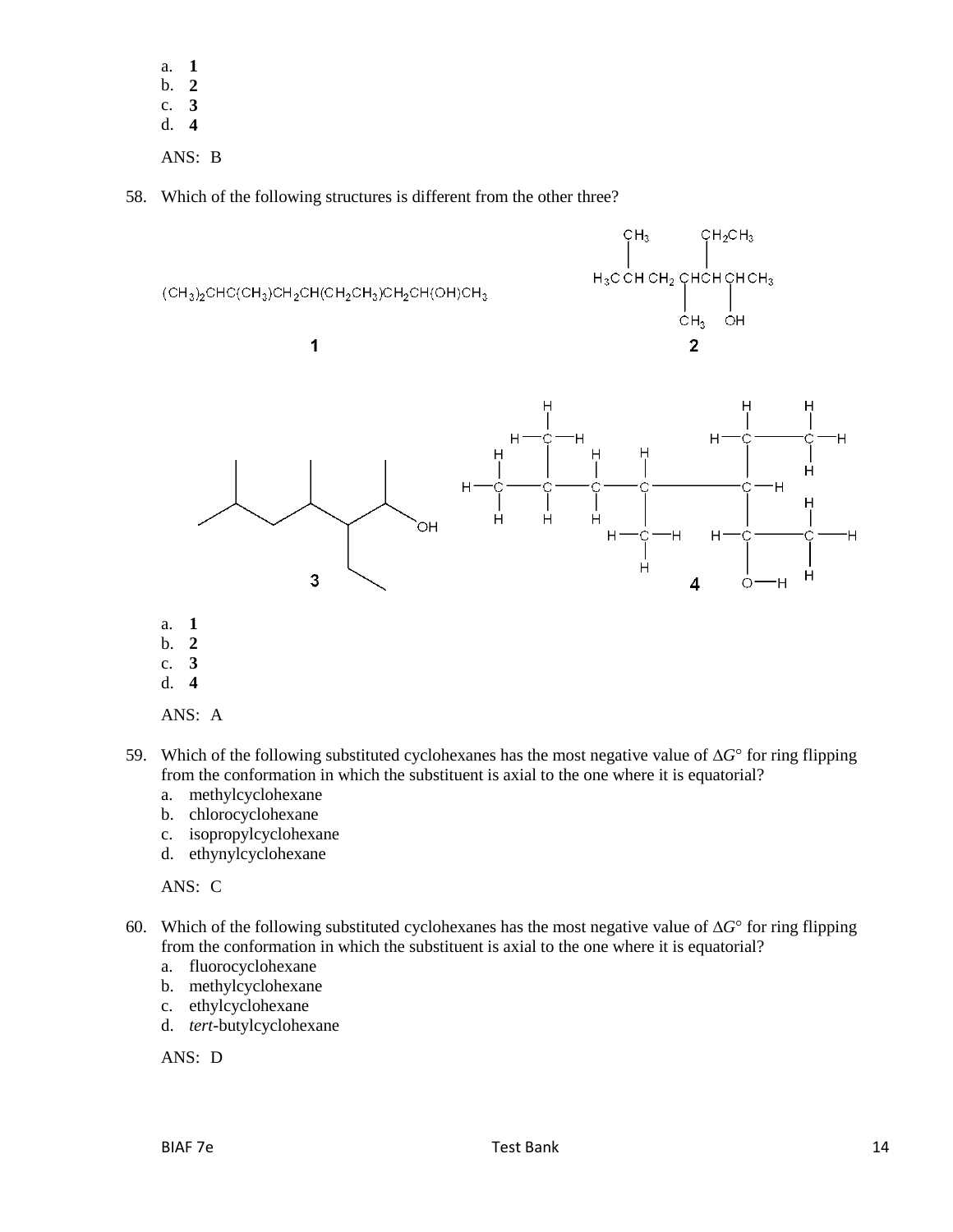#### **TRUE/FALSE**

1. The Newman projection of the gauche conformation of 1,2-dichloroethane is shown below.



ANS: T

2. The most stable conformation of an alkane occurs when carbon-carbon bonds are staggered and bulky groups are anti.

ANS: T

3. The following pairs of Newman projections represent the same compound but in differing conformations.



ANS: F

4. There are four constitutional isomers for the molecular formula  $C_6H_{14}$ .

ANS: F

5. The following Newman projection represents 2-methylhexane.<br>CH<sub>2</sub>CH<sub>3</sub>



ANS: F

6. The following structures represent, from left to right, a *cis* and a *trans* isomer.



ANS: T

7. The following structures represent a pair of constitutional isomers.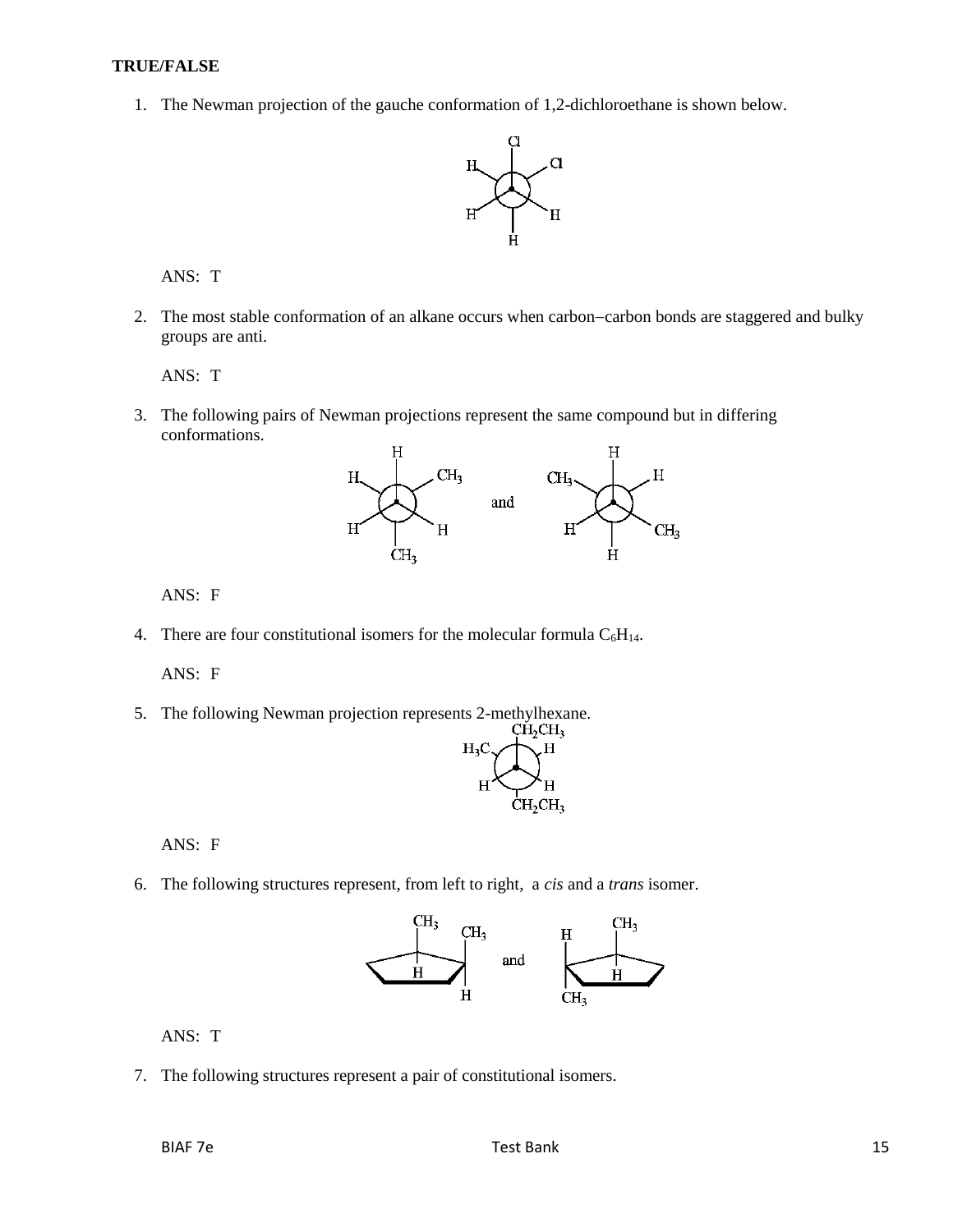

ANS: F

8. 3-methylhexylcyclopentane represents a correct IUPAC name.

ANS: F

9. In the following structure the positions labeled a and d are equatorial positions.



ANS: T

10. In the following conversion, the conformations are of equal stability.



ANS: T

#### **COMPLETION**

1. The correct IUPAC name for the following compound is\_\_\_\_\_\_\_\_\_\_\_\_\_\_\_\_\_\_\_\_\_\_\_\_\_\_



ANS: 3-methyl-5-(1-methylethyl)octane 3-methyl-5-isopropyloctane

2. The tertiary carbon atom in the following structure is indicated by the letter\_\_\_\_\_.



ANS: b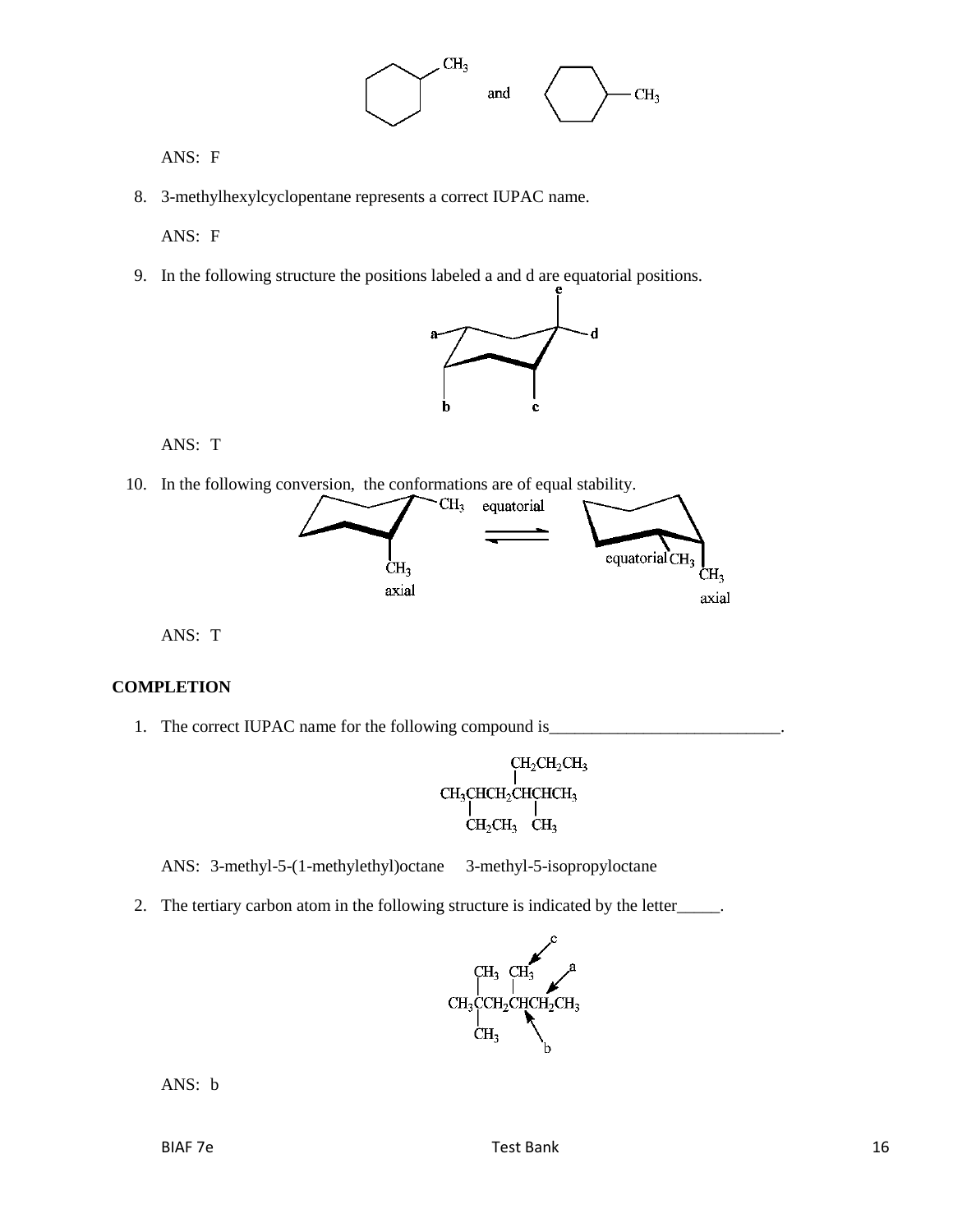Match the Newman projection for the conformation of 2-methylbutane to the indicated position on the potential energy diagram.





3. Conformation A is represented by Roman numeral \_\_\_\_.

ANS: II

4. Conformation B is represented by Roman numeral \_\_\_\_.

ANS: III

5. Conformation C is represented by Roman numeral \_\_\_\_.

ANS: IV

6. Conformation D is represented by Roman numeral \_\_\_\_.

ANS: I

#### **PROBLEM**

1. What is the IUPAC name of the following compound?

ANS: 4-ethyl-2-methylhexane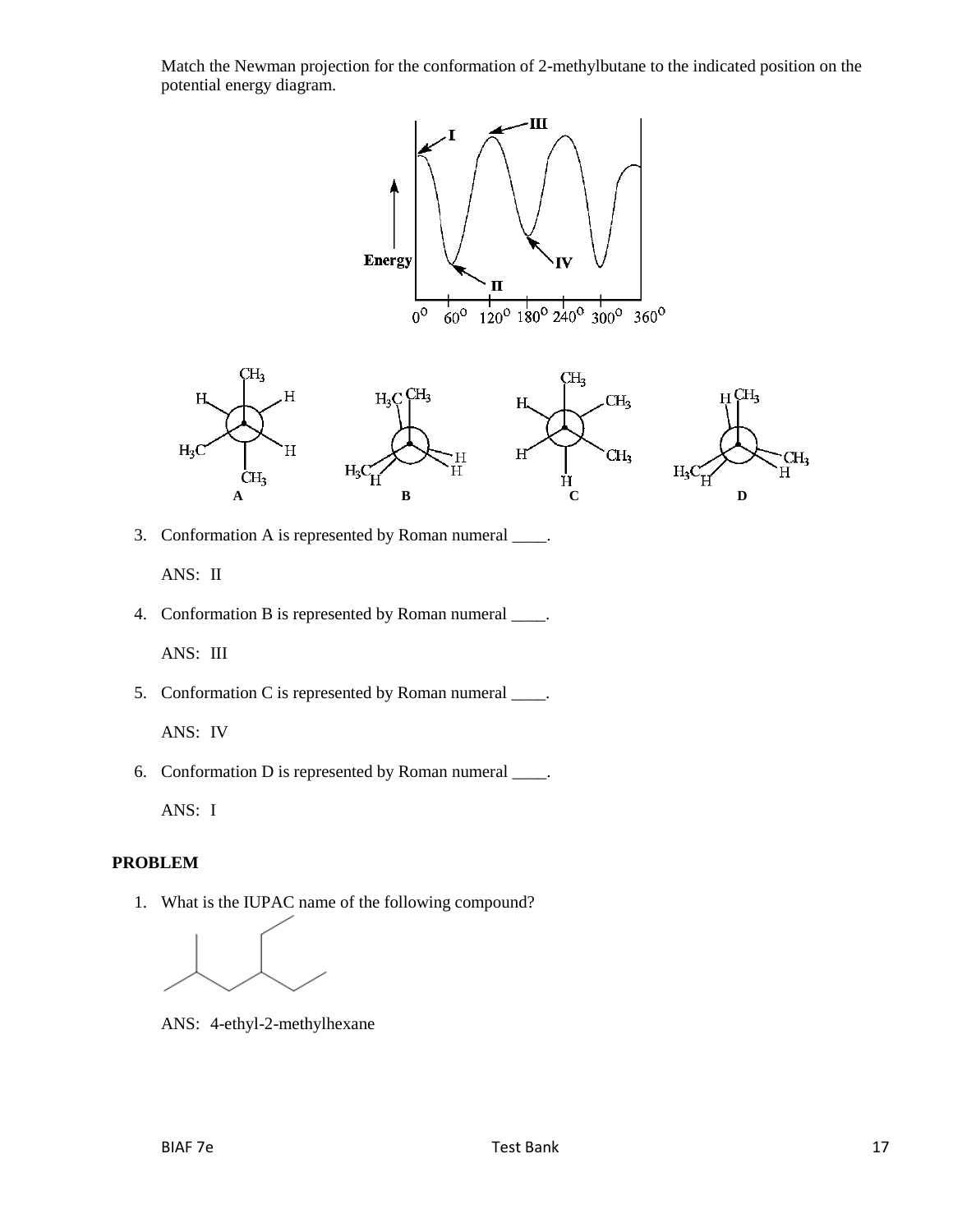2. What is the IUPAC name of the following compound?



ANS: 3-ethyl-2-methylhexane

3. What is the IUPAC name of the following compound?



ANS: 2,4,4-trimethylhexane

4. What is the IUPAC name of the following compound?



ANS: 2,2,4-trimethylhexane

5. What is the IUPAC name of the following compound?



ANS: bicyclo[4.2.0]octane

6. What is the IUPAC name of the following compound?



ANS: bicyclo[2.2.1]heptane

7. What is the IUPAC name of the following compound?



ANS: *cis*-1-*tert*-butyl-2-methylcyclohexane

*[ignoring absolute stereochemistry in Chap 2]*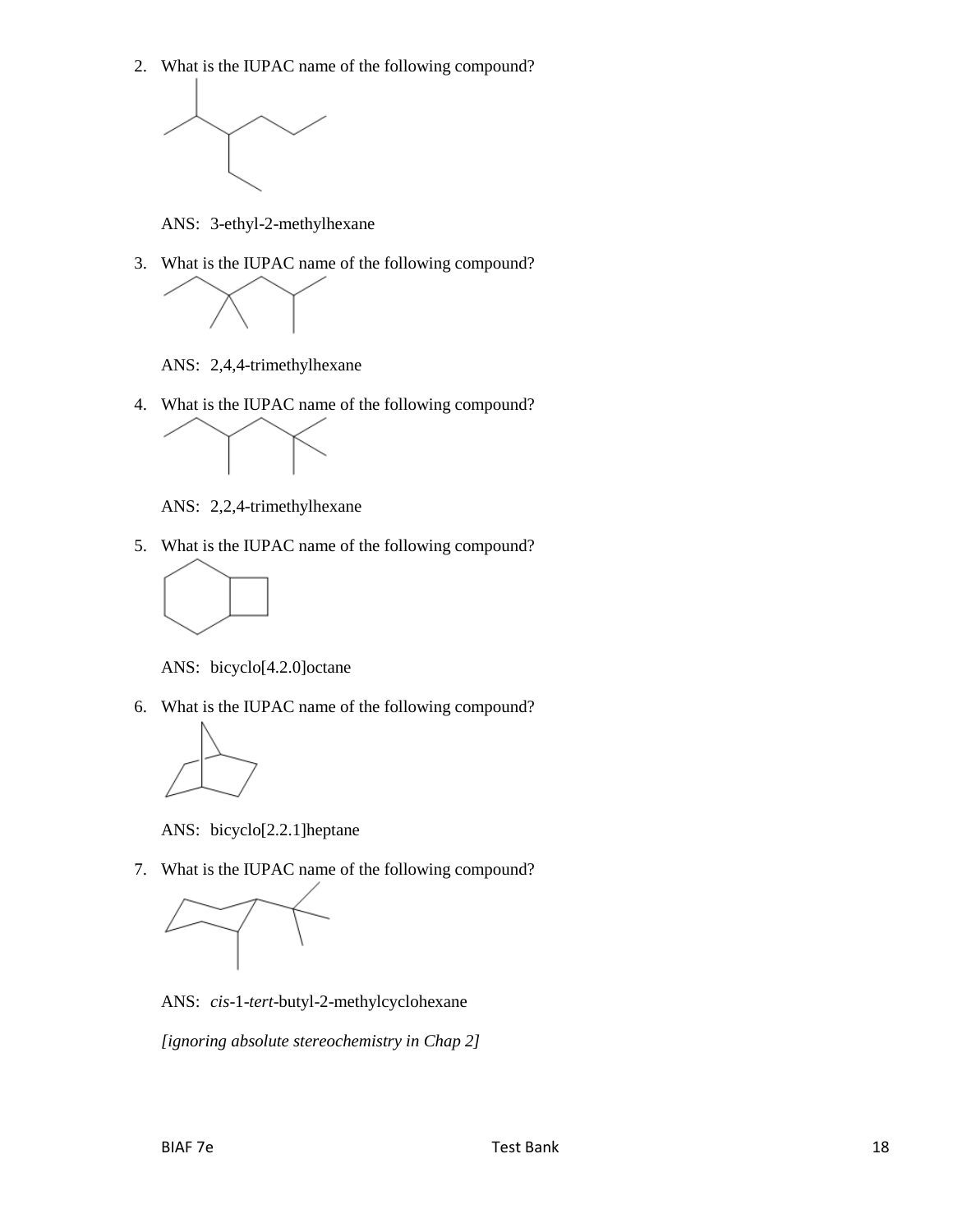8. What is the IUPAC name of the following compound?



ANS: *cis*-1-isopropyl-3-methylcyclohexane

*[ignoring absolute stereochemistry in Chap 2]*

9. How many hydrogen atoms are there in decane?

ANS: 22

10. How many hydrogen atoms are there in octane?

ANS: 18

11. What are the common and IUPAC names of the following compound?



ANS: *common:* neopentane *IUPAC:* 2,2-dimethylpropane

12. What are the common and IUPAC names of the following compound?



ANS: *common:* isopentane *IUPAC:* 2-dimethylbutane

13. What is the IUPAC name of the following compound?



ANS: butanal

14. What is the IUPAC name of the following compound?



ANS: butanone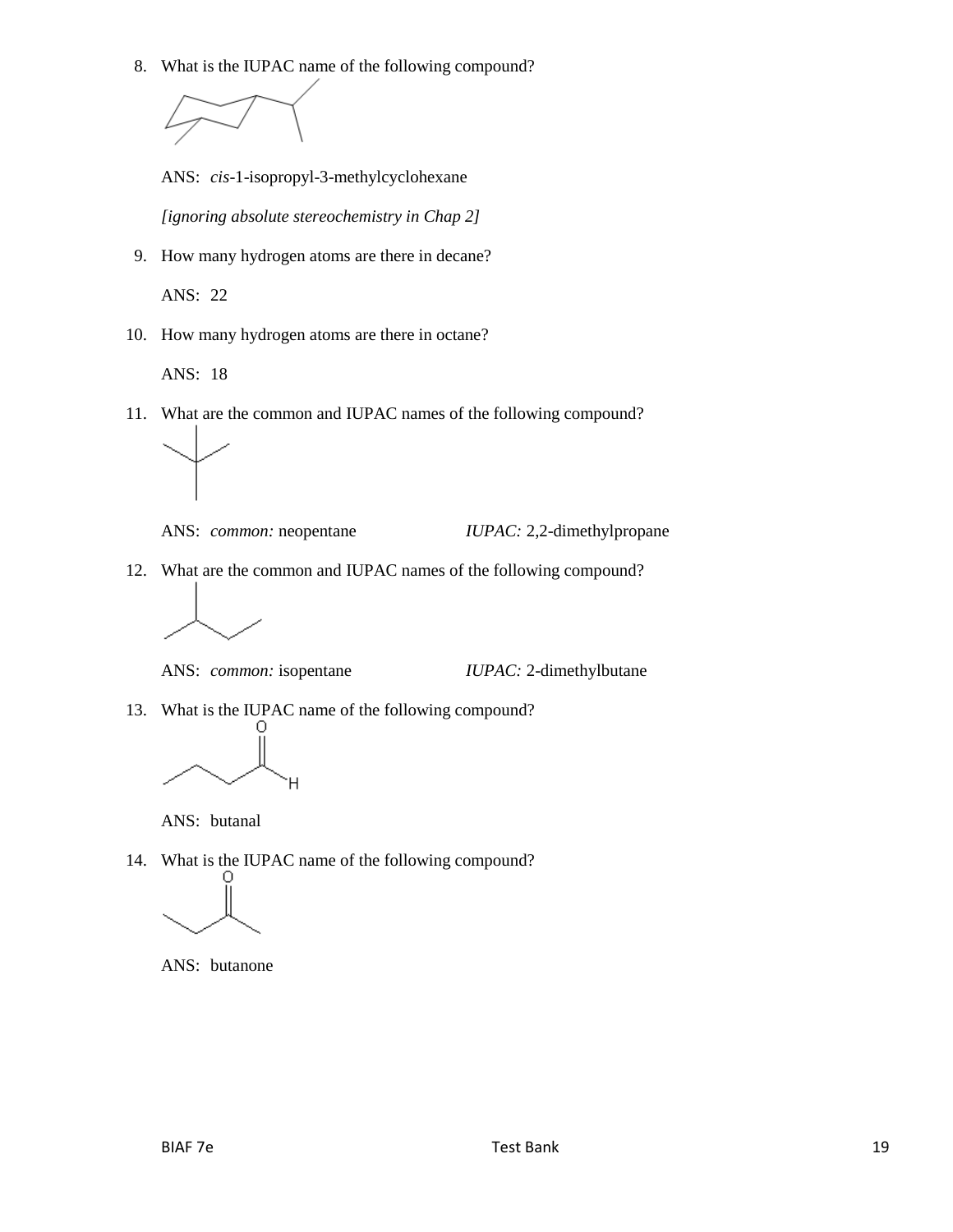15. Provide a line-bond structure of hexanoic acid.



16. Provide a line-bond structure of pentanal.



17. Provide a Newman projection of the most stable conformation of 2-methylpentane,  $(CH<sub>3</sub>)<sub>2</sub>CHCH<sub>2</sub>CH<sub>2</sub>CH<sub>3</sub>$ , looking along the C2-C3 bond



18. Provide a Newman projection of the most stable conformation of 3-methylpentane,  $CH_3CH_2CH(CH_3)CH_2CH_3$  looking along the C2-C3 bond.



19. Provide a neatly drawn plot of energy versus dihedral angle for rotation around the C2-C3 bond of butane.